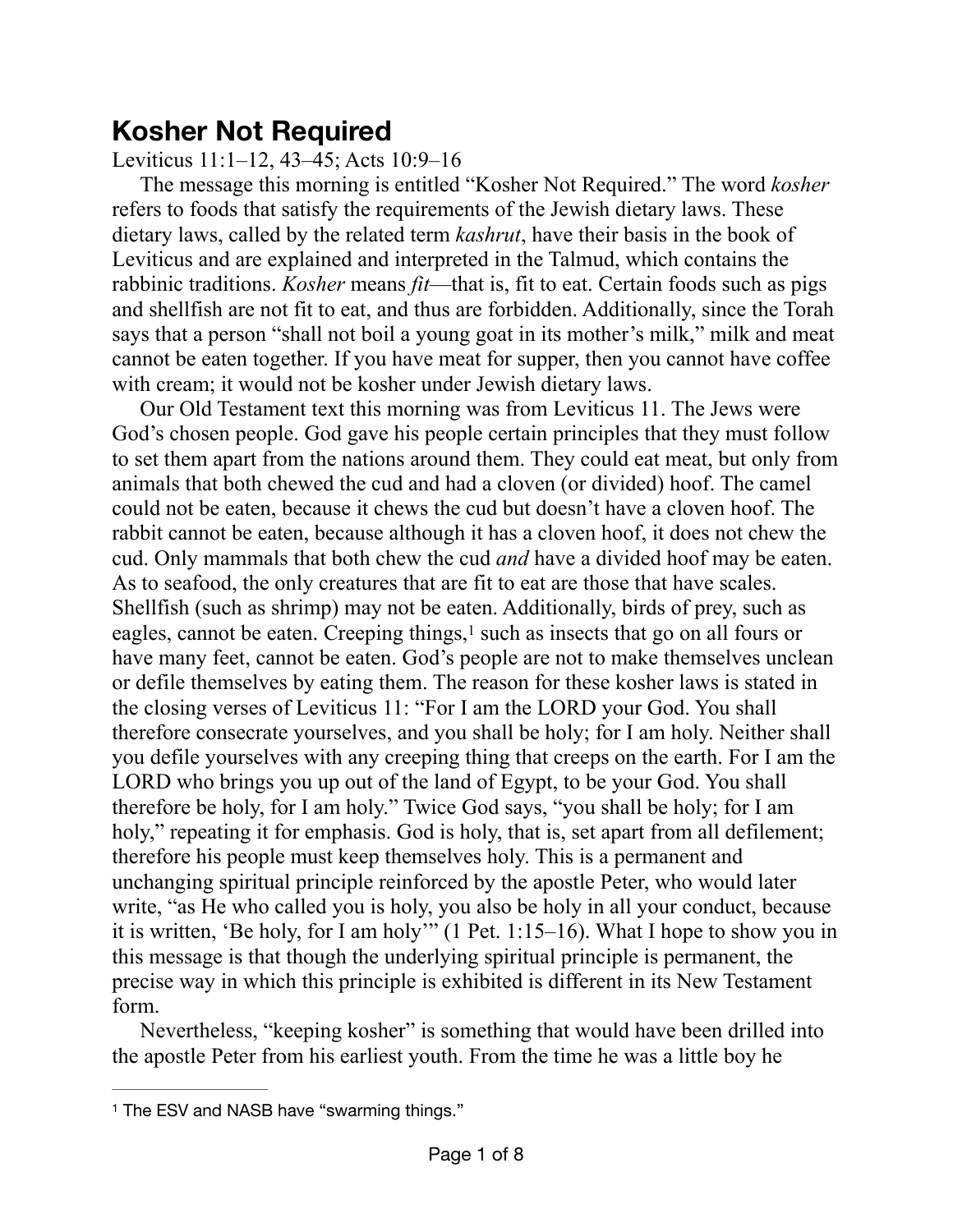would have learned that the Jewish people must never, ever eat unclean foods. Their religion was not something practiced only one day of the week; it was a way of life. As Peter himself testifies in our New Testament text, "I have never eaten anything that is common or unclean." The very thought of doing so would have been reprehensible to him; it would go against everything that he was as a person.

So let's look at our New Testament text. Peter, as we have seen, had been staying in Joppa—modern Yafo—on the shore of the Mediterranean Sea. He was staying at the home and business of Simon the tanner. The name Simon (שׁמְעוֹן) was Jewish. Simon the tanner, like Simon Peter, was undoubtedly Jewish. As we saw before, he was a tanner; that is, his business was making animal skins into leather. As a good Jew, he would no doubt have tanned the skins of cattle and sheep, but not rabbits or pigs. No doubt the bedroom where Peter slept would have had the pungent smell of leather in the air.

Now in last week's sermon an angel of God appeared to the centurion Cornelius in Caesarea and told him to send to Joppa for a man named Simon, whose surname was Peter. Cornelius, a devout God-fearer, but an uncircumcised Gentile, obeyed, and sent a delegation to fetch Peter. Little did he realize what an unexpected treat lay before him: to learn about the precious gospel of Christ from a man personally trained by Christ and recognized as the most eminent of the apostles.

Now as we saw, Caesarea was about 40 miles to the north of Joppa, so it took the better part of a day for the messengers to reach Peter. In the mean time, Peter went up on the housetop to pray, about the sixth hour—that is, about 12 noon. Why did he pray? Peter, of course, had received the finest theological education that a man could ever receive—right from the mouth of the Lord Jesus Christ, under whom he was personally trained.

<span id="page-1-3"></span><span id="page-1-2"></span>We who have lesser gifts than Peter's ought to feel our need the more. We ought to take advantage of our great privilege to come to God in prayer, through the mediation of Christ. Is not our prayerlessness evidence that we do not adequately feel our need of him? Do we really imagine that we are self-sufficient, that we can resist temptation, fight the devil and accomplish great things for God in our own strength? No! The Scriptures are clear: "without me, ye can do nothing," but "I cando all things through Christ which strengtheneth me."<sup>[3](#page-1-1)</sup> Just as our physical food sustains our physical and earthly life, so Christ, the heavenly bread, sustains our spiritual and heavenly life. This is signified and sealed in the Lord's supper, which testifies to us that just as truly as we take and hold the sacrament in our hands and eat and drink it in our mouths, by which our life is then sustained, so truly we receive into our souls, for our spiritual life, the true body and true blood of

<span id="page-1-0"></span>[<sup>2</sup>](#page-1-2) John 15:5

<span id="page-1-1"></span>[<sup>3</sup>](#page-1-3) Phil. 4:13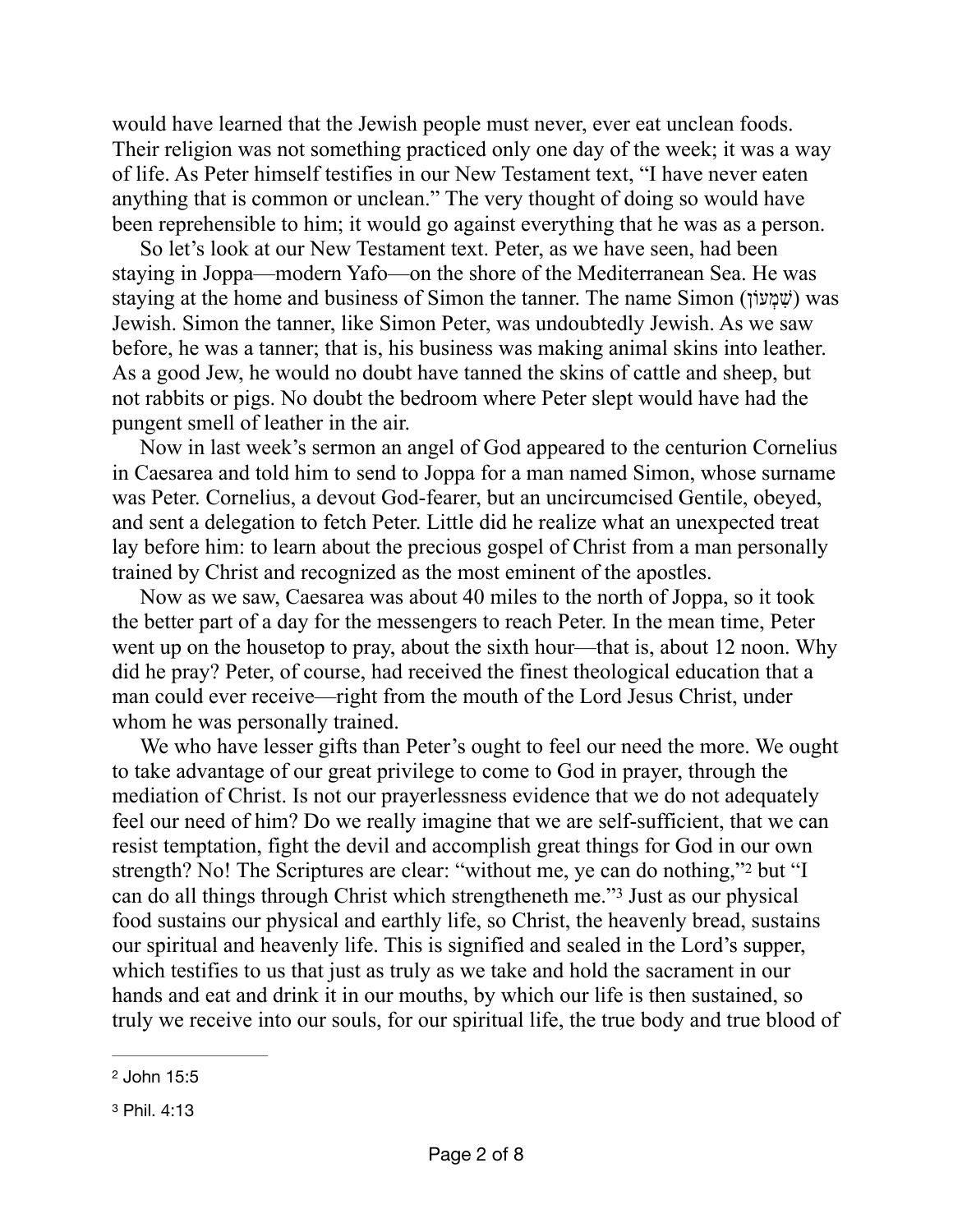<span id="page-2-4"></span>Christ, our only Savior.<sup>[4](#page-2-0)</sup> It is only through the sustenance and strength of Christ that we can successfully battle Satan.

Peter's prayer also confirmed that he was confident that the Lord whom he had seen ascend into heaven now is alive and seated at the right-hand of the Father, where he ever lives to make intercession for his people. In prayer the saint of God does not carry on a conversation with himself but with his *living* Savior. Why do we not avail ourselves more of the resource of prayer? We have not because we ask not[.](#page-2-1)<sup>[5](#page-2-1)</sup> "Let us therefore come boldly to the throne of grace, that we may obtain mercy and find grace to help in time of need.["6](#page-2-2)

<span id="page-2-6"></span><span id="page-2-5"></span>We do not know the precise content of Peter's prayer, but we do know that he was on the verge of discovering something that was going to change the religious world profoundly. To prepare him for this, God put him into a trance.

What is a trance? "A half-conscious state characterized by an absence of response to external stimuli." The word in the original Greek is *ecstasy*, which conveys the idea of standing out of oneself, as that of a person who by some sudden emotion is transported as it were out of himself, so that in this rapt condition, although he is awake, his mind is unaware of his surroundings and wholly fixed on things divine[.](#page-2-3)<sup>7</sup> You might say that God got Peter's attention!

<span id="page-2-7"></span>Sometimes when we talk with a person we get the impression that they are distracted, not really paying attention. But Peter saw something that really got his attention! He "saw heaven opened and an object like a great sheet bound at the four corners, descending to him and let down to the earth. In it were all kinds of fourfooted animals of the earth, wild beasts, creeping things, and birds of the air. And a voice came to him, 'Rise, Peter; kill and eat.'" This was done three times.

What did all this mean?

Here, of course, were creatures God made. In the creation story we read that "God said, 'Let the earth bring forth the living creature according to its kind: cattle and creeping thing and beast of the earth, each according to its kind'; and it was so. And God made the beast of the earth according to its kind, cattle according to its kind, and everything that creeps on the earth according to its kind. And God saw that it was good."

These creatures made by God were good. Yet here was a mixture of clean and unclean animals, according to the categories of Leviticus 11. Peter had been raised

<span id="page-2-2"></span>[6](#page-2-6) Heb. 4:16

<span id="page-2-0"></span>Belgic Confession Art. 35, "The Sacrament of the Lord's Supper," par. 4; *Trinity Psalter* [4](#page-2-4) *Hymnal*, p. 869

<span id="page-2-1"></span>[<sup>5</sup>](#page-2-5) Jas. 4:2

<span id="page-2-3"></span>Adapted from Enhanced Strong's Lexicon, ἐκστασις (Logos Bible Software) [7](#page-2-7)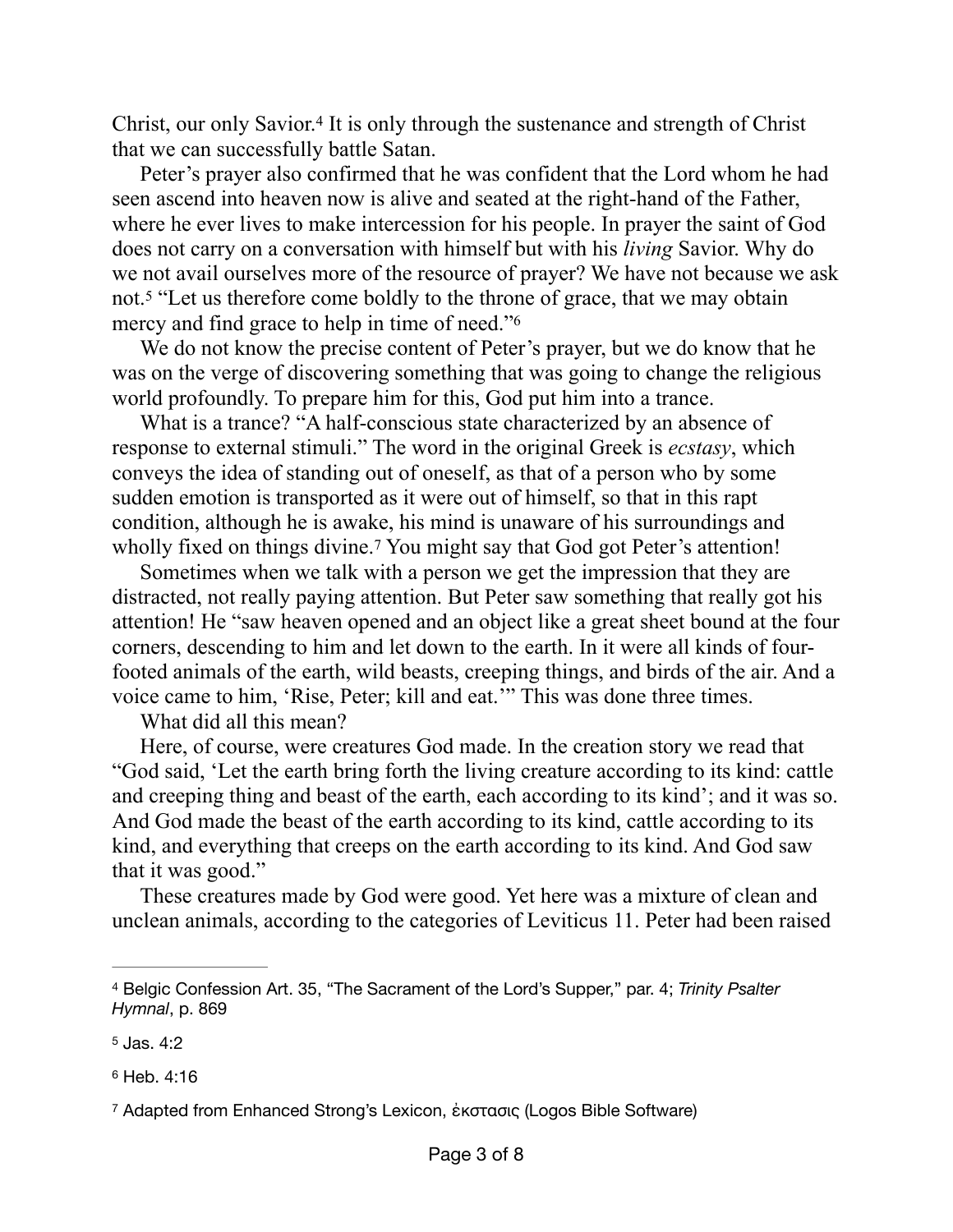a devout Jew. He had never in his life eaten anything other than kosher food. Yet the "voice came to him, 'Rise, Peter; kill and eat.'" Peter was horrified! Three times apparently he said, "Not so, Lord!" Peter was saying something like, "Lord, I won't do that." Of course that is something that no Christian should ever say. A Christian is a person who confesses that Jesus Christ is Lord. "Not so, Lord" is a contradiction.

We've got politicians who profess to be Christians, who outwardly appear very pious, who go through the motions of religion, who carry their Bibles and attend religious services. Some of them carry a rosary, a set of beads which enable them to keep track of how many times they have repeated a certain prayer. Yet these professing Christians disagree with Christ in profound ways. Christ is pro-life; they are pro-abortion. And not content to be pro-abortion, these false professors of the Christian religion not only want to allow the killing of preborn babies, they also want to force the taxpayers to fund that killing! And they want to force doctors, nurses and medical practitioners to perform abortions, even if it is against their conscience. Furthermore, Christ plainly stated that God created man male and female and instituted marriage to be only between a man and a woman. Yet some of these politicians want to replace "man" and "woman" with gender fluidity—an almost limitless number of self-chosen genders! Now for the Christian, there is no going down that road; it is a denial of Christ. Humans are either male or female, and biblical marriage is between a man and a woman. If you believe that killing tiny humans in the womb is good, if you believe that there are other sexes than male or female, or if you believe in same-sex marriage, then that is a denial of Christ; you are not a Christian. Jesus Christ is either Lord or he is not; if he is Lord, then you are obligated to agree with him; if you disagree with him, then you are not a Christian. The Christian says with the Psalmist, "Therefore I esteem *all* thy precepts concerning *all things* to be right; and I hate every false way."[8](#page-3-0) Whatever is opposed to Christ is by definition false.

<span id="page-3-1"></span>Peter was a plain-spoken man; sometimes he put his foot in his mouth and spoke before fully thinking a thing through. He did that when he suggested building three tabernacles, one for Christ, one for Moses, and one for Elijah (thus bringing Christ down to the level of a mere man), and he did it again just now: "Not so, Lord!" The word in the original is emphatic: *by no means*, *certainly not*. God's will is that every tongue confess that Jesus Christ is Lord; this, indeed, every human being will undoubtedly do at the last day. When Peter said, "Not so, Lord," he was not bringing his thoughts captive to the obedience of Christ. Peter had to repent of that statement, as each one of us have to repent of our ungodly thoughts. Oh, may God set a watch before our mouths!

<span id="page-3-0"></span>[<sup>8</sup>](#page-3-1) Ps. 119:128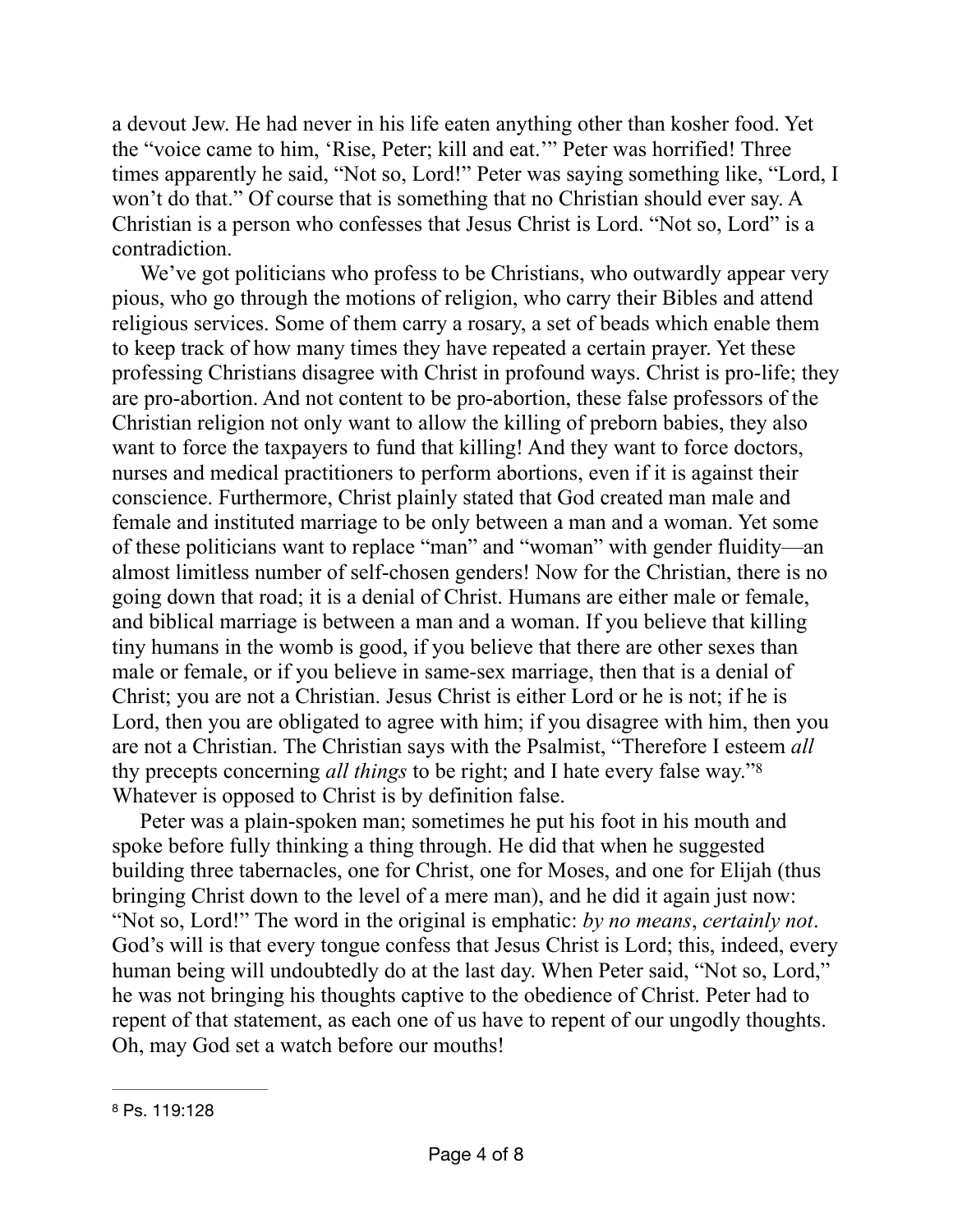Peter states, "I have never eaten anything common or unclean." *Common* is the opposite of holy. *Holy* means *reserved for God's exclusive use.* The Bible teaches that a baptized person is "holy" (1 Cor. 7:14), that is, reserved for God's exclusive use. A baptized person is to live for Christ. When a baptized person denies the faith and becomes Christ's enemy, God is not pleased. "The latter end is worse for them than the beginning. For it would have been better for them not to have known the way of righteousness, than having known it, to turn from the holy commandment delivered to them" (2 Pet. 2:20–21).

Peter says, "I have never eaten anything common or unclean." What he was saying was that he had always kept kosher, he had always strictly followed the Jewish dietary laws. But now the Lord spoke to him and said words that changed the true religion forever: "What God has cleansed you must not call common." Make no mistake: this was the voice of the ascended Christ abrogating the Old Testament dietary laws. The lawgiver was changing the law, canceling it, doing away with it—not because there was anything wrong with it, but because it had served its purpose and was now obsolete. The Old Testament dietary laws—indeed the whole ceremonial law—was now fulfilled in Christ. Christ the substance had come, and there was no longer a need for the shadow. Christ the perfect Lamb had been offered on the altar, so there was no longer any need for the blood of bulls and goats. Christ the great High Priest was now enthroned in heaven, making intercession for the saints, so there was now no longer any need for the Levitical priests. The way of salvation was now open to the Gentiles, so there was no longer any need for the dietary laws that put a difference between Jew and Gentile. Circumcision had been replaced by baptism. As the apostle Paul would later say, "There is neither Jew nor Greek, there is neither bond nor free, there is neither male nor female: for ye are all one in Christ Jesus." Those who are Christ's are now "Abraham's seed, and heirs according to the promise" (Gal. 3:28–29).

Sometimes something will happen in the political realm that is of great importance, and news commentators will breathlessly intone that "This is the day that America was changed forever." 9/11 was one such day. But in our text today the ascended Christ proclaims, "What God has cleansed you must not call common." This is indeed a sea change. It changes the whole religious landscape. Peter did not yet understand this, but by the end of the chapter he will. God's plan is to include uncircumcised Gentiles in the Christian church. Peter, acknowledged leader among the apostles, a devout Jew who had never eaten anything common or unclean, will be forced to acknowledge that this is indeed God's perfect will. The Jews had fulfilled their role of being the light for the nations. Now the nations will come and walk in the light of Christ. The ceremonial law that had been in place for centuries was now cancelled—done away with. In the words of Dr. Adam Clarke, "The middle wall of partition is now pulled down; the Jews and Gentiles are called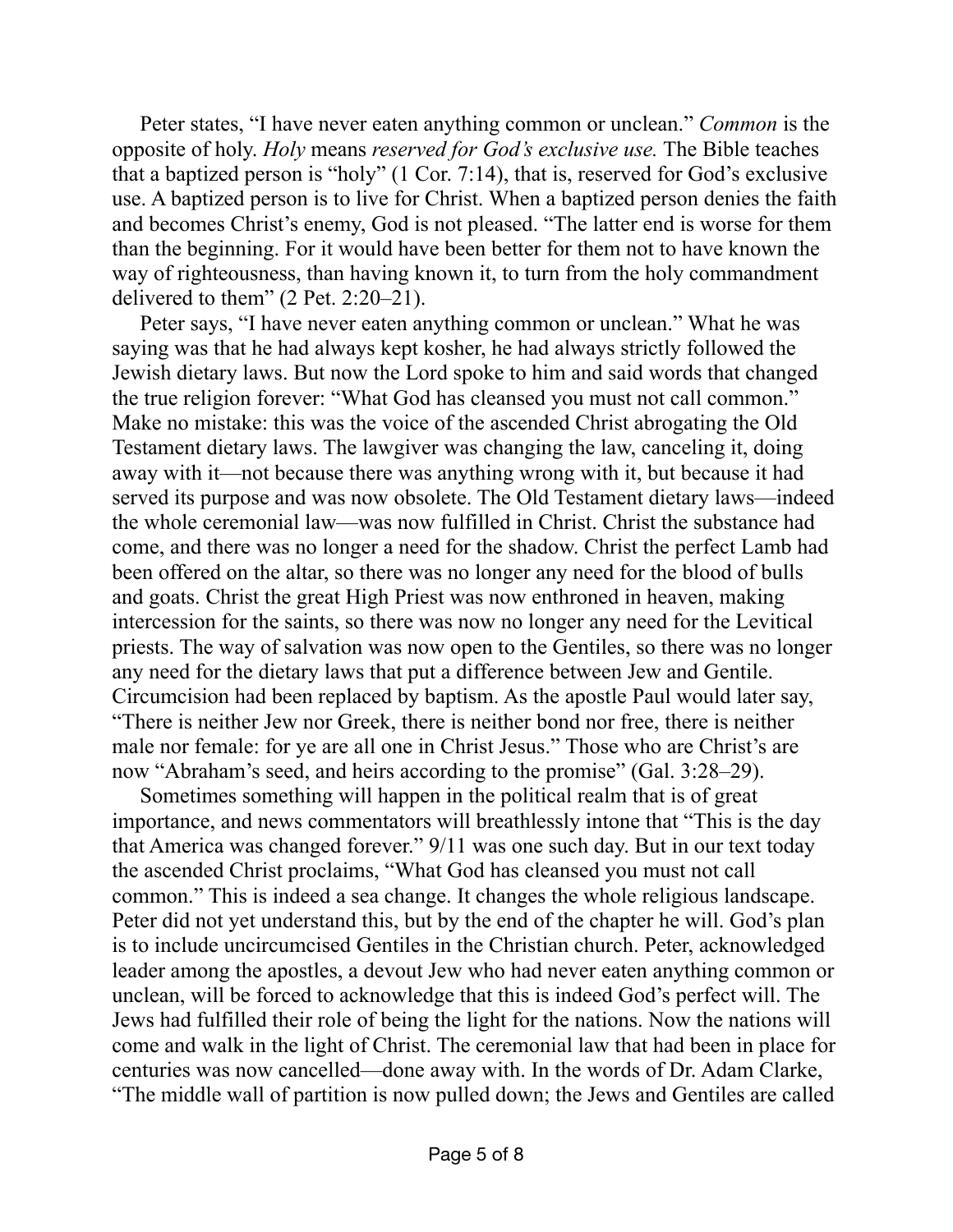to become one flock, under one shepherd and bishop of souls. Thou, Peter, shalt open the door of faith to the Gentiles, and be also the minister of the circumcision. Rise up; already a blessed sacrifice is prepared: go and offer it to God; and let thy soul feed on the fruits of his mercy.["9](#page-5-0)

<span id="page-5-3"></span>Leviticus is a strange and perplexing book for modern Christians. It lays out the holiness code for the Jews. But it's largely ignored by many in the church today. When Christians cite the book's prohibitions against sodomy and homosexuality, the LGBT crowd responds with, "But you eat shellfish; that's prohibited too; you are being inconsistent." We are accused of cherry-picking. One author puts it this way: "Leviticus says not to eat shellfish (Lev. 11:9–12), use mixed seed or fabrics (Lev. 19:19), harvest the corners of fields (Lev. 19:9), and that homosexuality is wrong (Lev. 18:22; 20:13). If homosexuality is wrong because Leviticus says so, then shouldn't we also obey the other laws about shellfish, seed, fabrics, and fields because that is in Leviticus as well? If not, then why not?"<sup>[10](#page-5-1)</sup> That's a good question: why not? How do we determine which laws still apply, and which do not?

<span id="page-5-4"></span>Reformed Christians understand that there is a difference between the moral and the ceremonial laws. The moral law, summarized in the Ten Commandments, is the perfect rule of righteousness. It teaches us our duty to God and our duty toward our fellow-man. We are to love God with all our heart, soul, mind and strength and love our neighbor as ourselves. But in addition to this law, commonly called moral, God was pleased to give to the people of Israel ceremonial laws. These were of two types: those regulating worship, having to do with the tabernacle, the priesthood and the sacrifices; and those that gave various instructions concerning moral duties. Our confessional standards recognize that the ceremonial laws are now *abrogated*—that is, cancelled, done away with—under thenew testament.<sup>[11](#page-5-2)</sup> The Bible teaches, "Forever, O Lord, thy word is settled in heaven" (Ps. 119:89). God's moral law, which teaches man how to live, is permanently binding upon all men. When we break the moral law, we sin and are excluded from fellowship with God. But the ceremonial law; which taught God's people under the Old Testament how to worship, and how to live as a peculiar people surrounded by the Gentile nations; is now fulfilled in Christ. We no longer have to bring animal sacrifices when we sin; *Christ* is our sin-offering! We no longer have to come through a human priest; Christ himself is our great high priest.

<span id="page-5-2"></span>[11](#page-5-5) https://opc.org/wcf.html#Chapter\_19

<span id="page-5-5"></span><span id="page-5-0"></span><sup>&</sup>lt;sup>[9](#page-5-3)</sup> Quoted in R. A. Torrey, *The Treasury of Scripture Knowledge* at Acts 10:13 (Logos Bible Software)

<span id="page-5-1"></span><sup>&</sup>lt;sup>10</sup> [https://carm.org/homosexuality-secular-movements/leviticus-1822-2013-homosexuality](https://carm.org/homosexuality-secular-movements/leviticus-1822-2013-homosexuality-shellfish-mixed-fabrics-and-not-being-under-old-testament-law/) [shellfish-mixed-fabrics-and-not-being-under-old-testament-law/](https://carm.org/homosexuality-secular-movements/leviticus-1822-2013-homosexuality-shellfish-mixed-fabrics-and-not-being-under-old-testament-law/)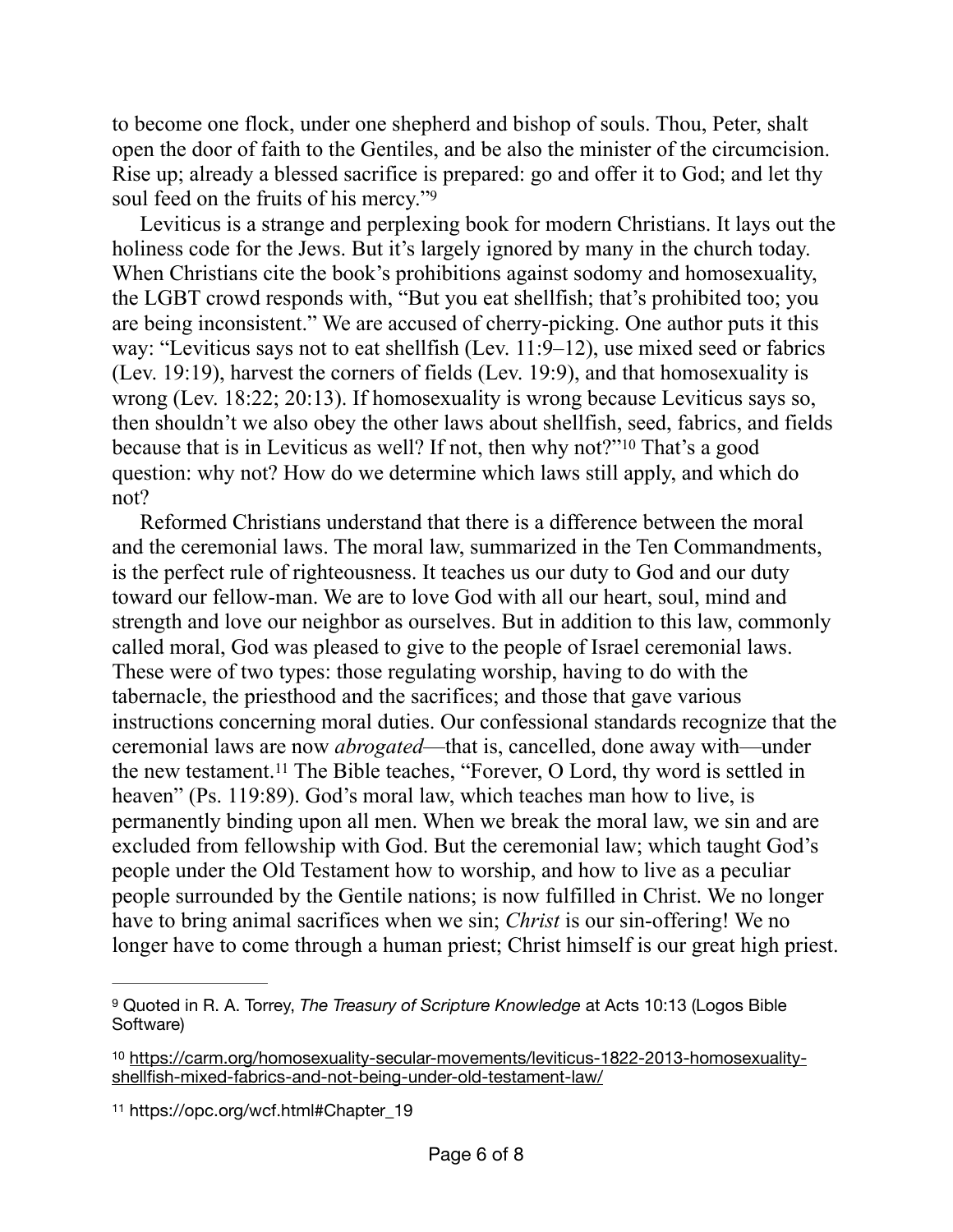We no longer have to travel to the temple at Jerusalem to worship (it's not even there anymore), for Christ's Spirit is present wherever two or three people are gathered in his name. In the same manner, eating kosher is not required (though it is not sinful either; we can choose not to eat pork or shellfish, just as we can choose not to wear clothing made of mixed fabrics). We no longer have to keep the Jewish holy days—Passover, unleavened bread, the feast of firstfruits, the feast of weeks, the feast of trumpets, the day of atonement, and the feast of tabernacles. The same with the sabbatical year and the year of jubilee, and the cities of refuge. All are fulfilled in Christ and no longer binding. Specifically, as we see in our text today, we have liberty to eat foods that were considered unclean under the Old Testament. We have our Lord's command, "Rise, Peter, kill and eat." This command was not just for the apostle Peter; it is for all followers of Christ. The point is, there is a consistent standard for how to recognize which stipulations of the Levitical law are permanently binding and which are no longer binding. This standard is revealed in the New Testament.

Christian, be aware of this, and be thankful for the liberty you have in Christ! He who delivered us from the curse of the law also delivered us from the details of the ceremonial law. We do not have to remember which sacrifice has to be offered for which kind of sin. All we need to remember is that "Christ is the end of the law for righteousness to every one that believeth" (Rom. 10:4). Yet understanding the details of the Old Testament ceremonial law helps us appreciate all that our loving Savior has done for us. Christians ought to read Leviticus and be thankful for the work of Christ. We should pray, "Lord, thank you for so clearly enumerating all the laws that our dear Savior fulfilled to the letter. Thank you that you could testify of him, 'This is my beloved Son, in whom I am well pleased.' Thank you that you are well pleased in Christ, thank you that what I have failed to do, he has perfectly done for me."

Not only should we be thankful for what Christ has done, we should also enthusiastically, joyfully and heartily embrace and love his church, this new body created by his sovereign word. Christ said, "I will build my church"—this new body encompassing both Jew and Gentile. "Christ loved the church, and gave himself for it." The church is the object of Christ's affection, and it should be the object of our own as well. As the Lord says through the prophet Zechariah, "he that toucheth you toucheth the apple of his eye" (Zech. 2:8).

The church at the present time is not perfect; it is being perfected by Christ's Holy Spirit. But God has great plans for his church, outlined in Ephesians 5:25ff., "Christ also loved the church, and gave himself for it; that he might sanctify and cleanse it with the washing of water by the word, that he might present it to himself a glorious church, not having spot, or wrinkle, or any such thing; but that it should